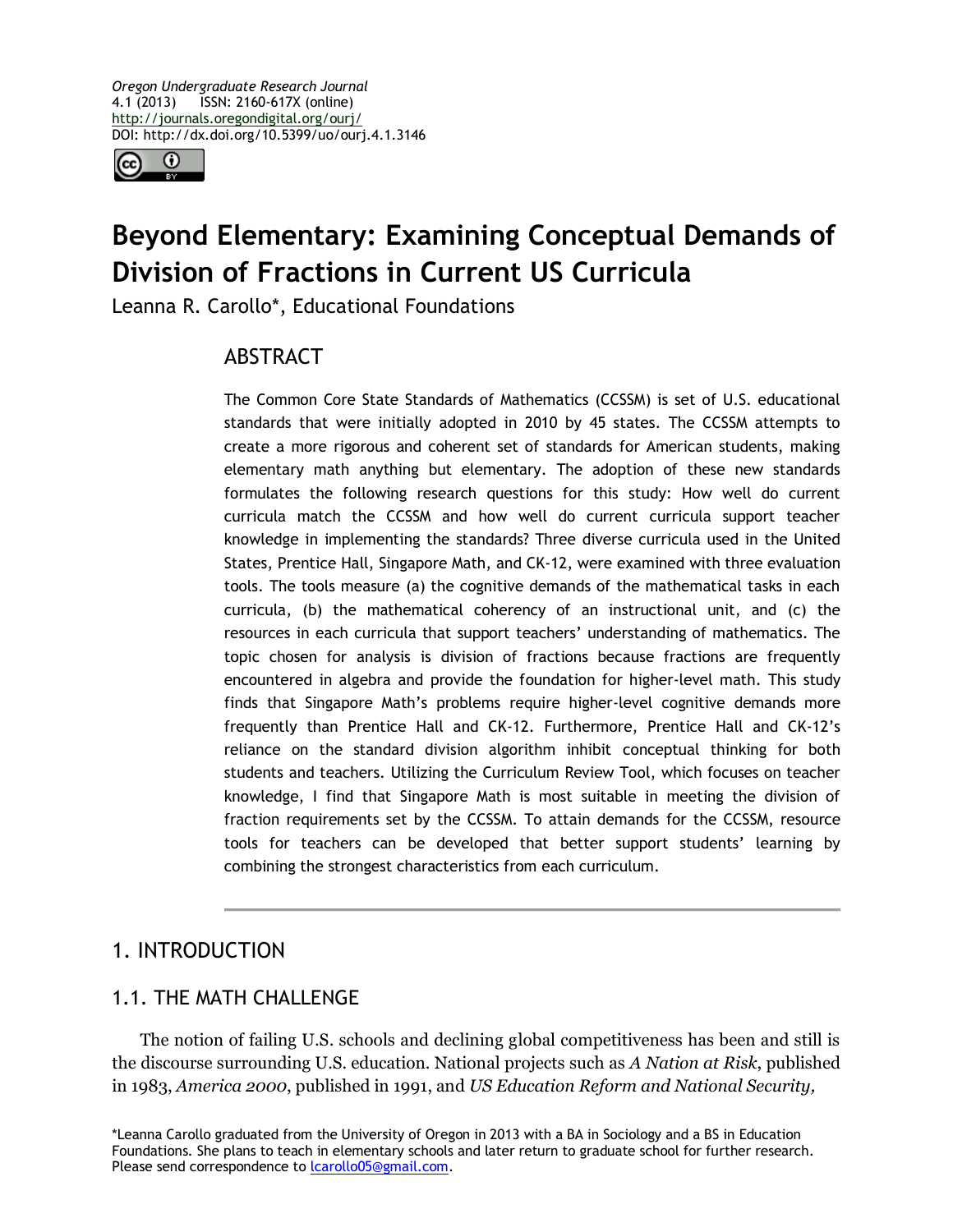published in 2012, helped sparked this discourse. *A Nation at Risk* states that students' SAT scores dropped by 40 points in the mathematic and verbal sections and the need for remedial mathematic courses in colleges increased by 72 percent (Gardner et al., 1983). The *US Education Reform and National Security* reported that more than 25 percent of students fail to graduate from high school in four years and only 22 percent of U.S. high school students met college readiness standards in all of the core subjects; these figures are even lower for African-American and Hispanic students (Klein, Rice, & Levy, 2012). These projects' findings have resulted in an emphasis on higher test scores and heightened researchers' interest to investigate students' and teachers' knowledge pertaining to math and science. In addition, U.S. students have received only mediocre scores on international tests scores in mathematics (National Center, 2011a; National Center, 2011b). Furthermore, research illustrates that current U.S. mathematical curricula lack focus and coherence, while U.S. teacher knowledge of mathematics is inadequate (Ball, 1990; Ginsburg, Leinwand, Anstrom, & Pollock, 2005; Ma, 1999). It is debatable to label U.S. schools as failures as well as to emphasize the importance of testing and international rankings. However, the debate has sparked the attention of researchers whose studies have illustrated that there is room for improvement of students' and teachers' knowledge of mathematics in the U.S. This needed improvement is the U.S. challenge in mathematics.

Dr. Alan Ginsburg, formerly with the U.S. Department of Education, and his colleagues compared the United States' and Singapore's mathematic teachers, assessments, standards, and textbooks. The Trends in International Mathematics and Science Study (TIMSS) is an international science and math test conducted every four years for fourth and eighth graders. In the mathematics section Singapore placed first in 1995, 1999, and 2003. In 2007 Singapore's fourth graders placed second behind Hong Kong and its eighth graders placed third (National Center for Education Statistics, 2011a). Ginsburg et al. found that Singapore's mathematical system includes a "highly logical national mathematics framework, mathematically rich problem-based textbooks, challenging mathematics assessments, and highly qualified mathematics teachers whose pedagogy centers on teaching to mastery" (2005, pg. ix). These studies indicate that the U.S. mathematical curricula lack coherency, i.e., a logical progression of ideas, and encouragement of conceptual ideas compared with Singapore's curricula. For my analysis, conceptual understanding is defined as explaining (a) why mathematical procedures are performed and (b) how these procedures can be applied in various situations.

Similar to Ginsburg's et al. study, Dr. Liping Ma, a member of National Mathematics Advisory Panel, compared Chinese and U.S. elementary school teachers' mathematical knowledge. She interviewed 23 above average U.S. teachers with 72 Chinese teachers ranging from satisfactory to above average. Dr. Ma found that although most U.S. teachers have higher degrees than do China's teachers, they have a lesser understanding of elementary mathematics (1999). Deborah Ball, Dean of the School of Education at the University of Michigan, interviewed 252 prospective elementary and secondary mathematics teachers. She found that after their completion of college, prospective teachers' mathematical knowledge was dependent on rules without understanding why they worked (1990). These studies show some U.S. elementary teachers lack a comprehensive understanding of mathematics. Curricula that do not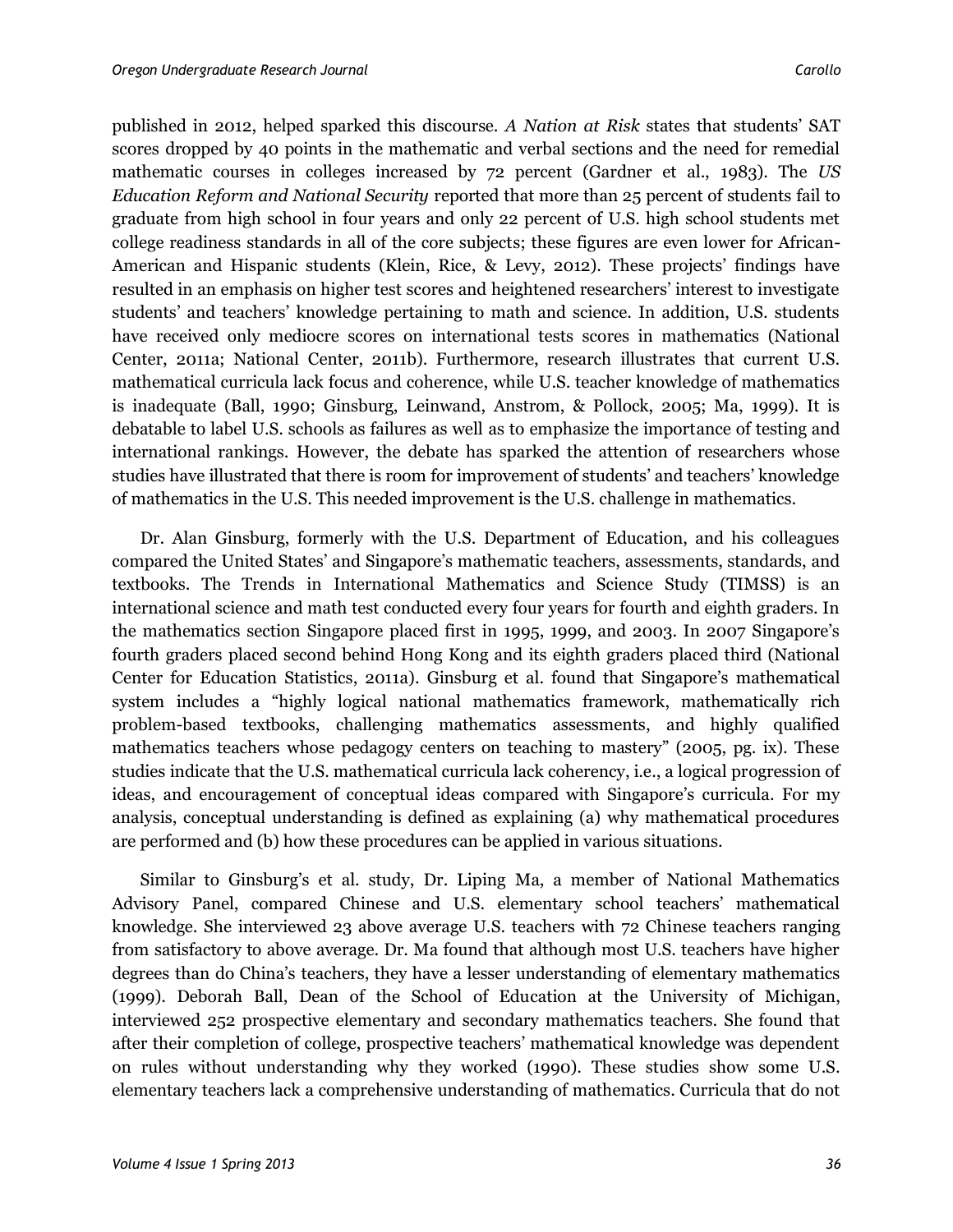support integrated mathematical thinking will make it difficult for teachers to effectively implement the Common Core State Standards (CCSS).

Introduced in 2009, the CCSS was developed in an attempt to enhance mediocre international rankings, inconsistent state standards, and persistent achievement gaps between socioeconomic and ethnic groups. The CCSS attempts to remedy these issues by offering more rigorous standards that states can choose to implement. The CCSS, spearheaded by the National Governors Association for Best Practices (NGA) and the Council of Chief State School Officers (CCSSO), were developed in consultation with teachers, experts, parents, and administrators to create higher standards. Forty-five states have adopted the CCSS, which include English Language Arts (CCSS ELA) and Mathematics (CCSSM), and plan to implement them by 2014.

States that have not adopted the CCSS include Alaska, Texas, Nebraska, Minnesota, and Virginia. These states have not adopted the standards because of their opposition to national tests, skepticism of the standards for improving state education, and fear of losing state control regarding educational standards. The monetary incentive from President Barack Obama's Race to the Top Fund encouraged states to adopt the CCSS. Receipt of educational funding from Race to the Top is dependent on a point scale. States that adopt the CCSS will receive 40 points out of a total 500 points. Some states also accepted the CCSS due to their belief that higher standards and more challenging objectives will improve U.S. education.

Despite opposing views of the CCSS, the standards of the CCSSM stress coherency, focus, clarity, and rigor (National Governors, 2010). Emphasis is placed on conceptual understanding of mathematics rather than memorizing procedures. The standards do not inform teachers how to teach, but rather specify the levels at which students should be performing. Although more resources are currently evolving to help teachers implement the CCSSM, educators will still rely on their manuals as a template to apply the CCSSM because of their familiarity and easy access to the materials. This raises the central research questions: how well do current curricula match the CCSSM and furthermore, how well do the curricula support teachers' mathematical knowledge?

# 1.2. SELECTED CURRICULA AND *CCSSM* TOPIC

I hypothesize that Singapore Math will most closely align to the CCSSM given that previous research has shown that Asian mathematical programs are generally better developed. To determine how well current curricula match the CCSSM and how supportive they are of teachers' mathematical knowledge, my project will analyze three different curricula materials in relation to the "division of fractions" standard of the CCSSM. These curricula include: Prentice Hall (Charles, 2008), Singapore Math (Singapore Math 2003; 2006), and CK-12 (Greenberg & Kershaw 2012a; 2012b). For the purpose of my project, curricula are synonymous with the terms "programs" or "teacher manuals."

Curricula have been chosen as one way of examining teacher knowledge because research suggests curriculum materials shape the ideas of a teacher's pedagogical practices and influence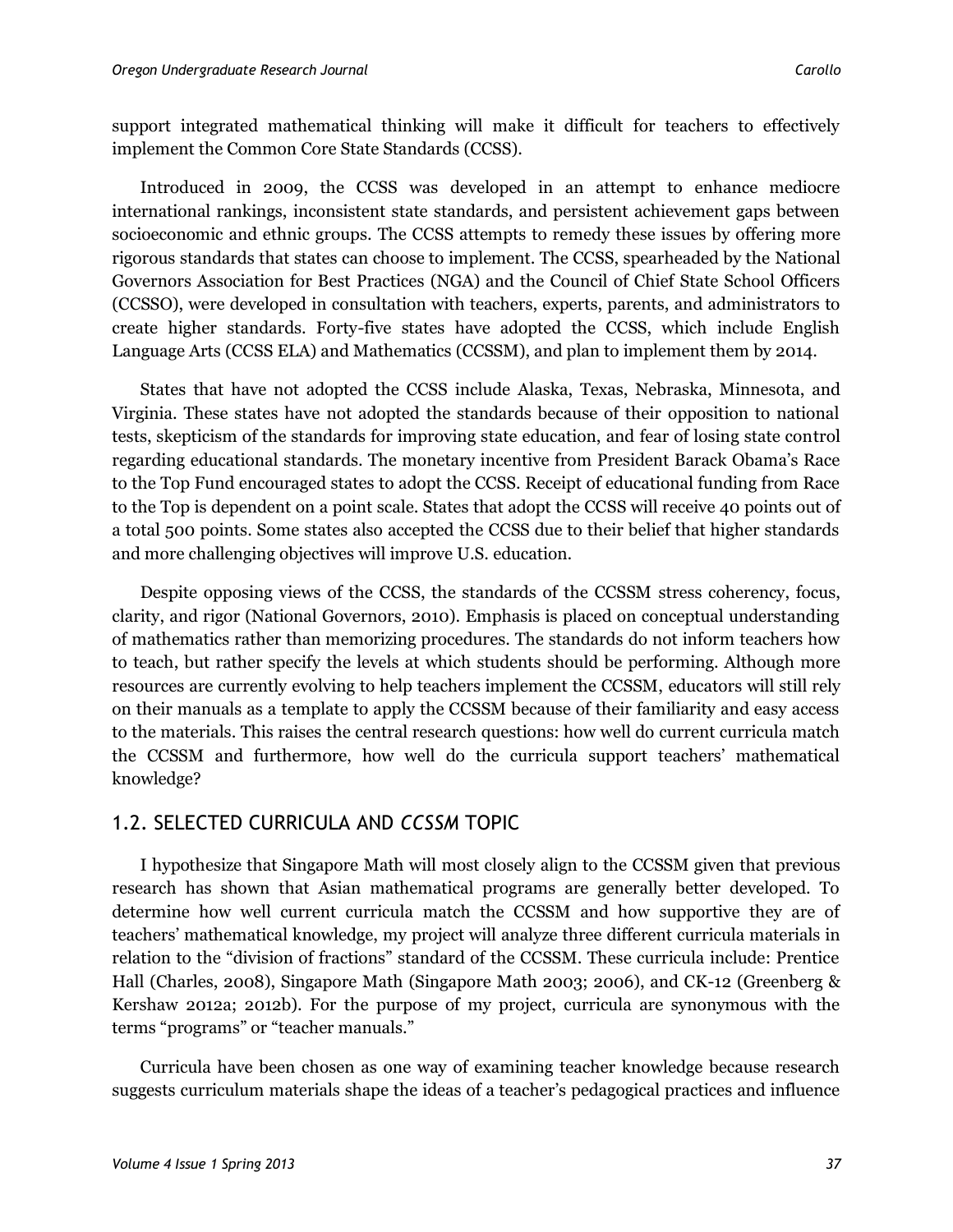classroom instruction (Grossman & Thompson, 2008). It has been shown that teacher knowledge influences student achievement (Coleman, 1966; Hill, Rowan, & Ball, 2005) and that elementary teachers rely heavily on manuals when teaching (Grossman & Thompson, 2008). Thus, curricula must be examined to determine how well it supports teachers' mathematical knowledge in achieving the CCSSM. Knowing how well current curricula support teachers' mathematical knowledge will help indicate how prepared teachers are for the CCSSM and potentially how well students will succeed since teacher knowledge influences student achievement.

To answer my research questions, I analyzed three different curricula: (a) Prentice Hall, a long-established published curriculum, (b) Singapore Math, a program based on the math curriculum developed in Singapore, and (c) CK-12, an on-line, open source curriculum.

Prentice Hall Mathematics is the leading publisher of middle school and high school textbooks. In 2008, the U.S. Board of Education approved of its use for mathematic instruction and has been chosen for this study as a representation of the quintessential US textbook. While Prentice Hall represents a ubiquitous curriculum, Singapore Math represents an uncommon alternative curriculum used in the U.S. These programs help represent the variety of curricula utilized in the U.S.

Singapore Math deserves to be looked at in comparison with the CCSSM because of Singapore's high international math ranking and its different approach to mathematics compared to traditional U.S. textbooks. Singapore's continual high achievements in mathematics has sparked the interest of the U.S. due to the concern of American failing schools and the worry of declining global competitiveness. Singapore's curriculum has been adopted in approximately 2500 U.S. schools and is popular with homeschoolers (D. Brillon, personal communication, April 9, 2013). It has gradually become well known throughout the U.S. as Singapore Math. Most U.S. textbooks attempt to cover a vast amount of information in a short amount of time; however, Singapore's curriculum devotes more time to fewer topics to ensure student comprehension.

Open source education provides resources that can be viewed by anyone online at no cost. These are a new source of mathematical programs that many regard as the way of the future. Open source education can provide teachers with additional options to help in the implementation of the CCSSM. In response to high textbook prices, CK-12, a non-profit organization established in 2007 by Neeru Khosla and Murugan Pal, produces free online resources for both students and teachers in a variety of subjects including mathematics. This program deserves to be analyzed because of its ease of accessibility and predicted future impact.

To conduct a comprehensive evaluation of the entire CCSSM is beyond the scope of this project. Therefore, I focused on one topic that is challenging for many students and will help to evaluate the mathematical rigor and coherency of the curricula stressed by the CCSSM: division of fractions. For students to fully understand division of fractions, they must rely on previous arithmetic concepts such as multiplication and repeated subtraction (Philipp, n.d.; Sharp &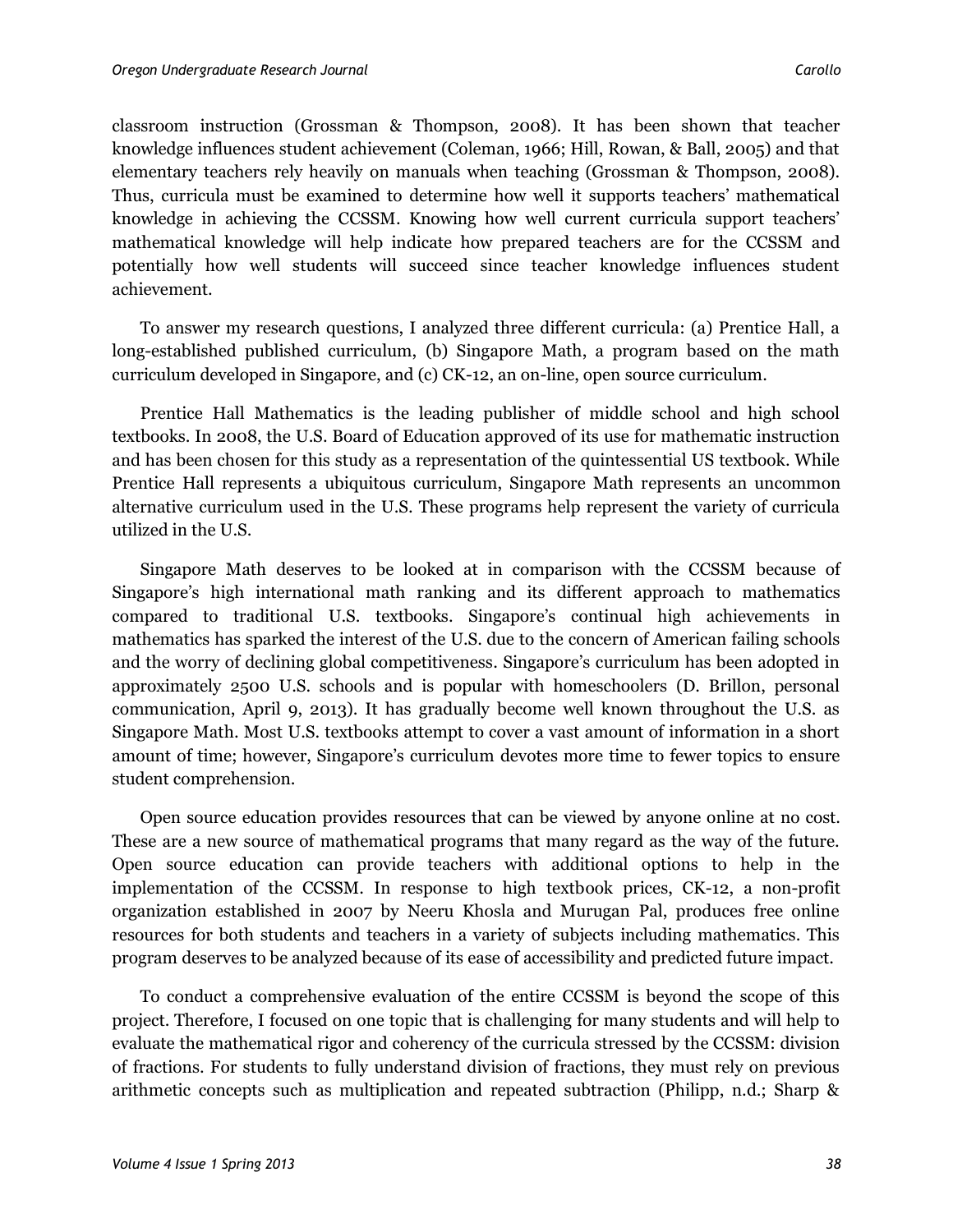Adams, 2002; Thompson, 1979; Wu, 2011; Yetkiner & Capraro, 2009). Students must understand place value or how rational numbers are different and similar to whole numbers. Within various types of curricula, ones that refer to previously learned concepts are good indicators of its alignment with the CCSSM. Furthermore, division of fractions occurs frequently in algebra. Considering that algebra is the foundation for higher-level math courses, students' understanding of division of fractions is one concept necessary to ensure success in algebra and higher-level math courses.

### 1.3. SPECIALIZED CONTENT KNOWLEDGE

To better understand the complexity of teachers' knowledge, researchers have categorized teachers' knowledge into different domains: content knowledge, pedagogical knowledge, and curriculum knowledge (Ball, Thames, & Phelps, 2008; Shulman, 1986). Specialized content knowledge is a form of knowledge used specifically for the teaching of mathematics. Specialized content knowledge guides teachers in determining patterns in a student's errors and ascertaining if nonstandard approaches to problems work. Specialized content knowledge requires elementary school teachers to understand elementary math at a conceptual level by emphasizing a comprehension of proofs and presenting mathematics to students in a variety of methods to enrich their understanding.

For example, when subtracting 168 from 307, some students might instead subtract 160 from 299, which yields the same answer—139. Why does this work? Furthermore, could it work in general? According to a teacher with specialized content knowledge, to avoid decomposing the three in the hundreds' place to subtract 168 from 307, a common number can be subtracted from these original numbers so that the larger number does not have to be regrouped. This will always result in the same answer. A teacher with specialized content knowledge would visually represent this with a number line, explaining that the distance between 168 and 307 as well as 160 and 299 is the same. In essence, both of the original values moved eight places to the left. Effective teachers must have specialized content knowledge to determine why alternative strategies work. Specialized content knowledge and the CCSSM require teachers to firmly understand mathematics; therefore each curriculum will be evaluated according to its support of teachers' specialized content knowledge.

## 2. METHODOLOGY

Three different evaluation tools were used to assess the curricula regarding their treatment of the "division of fraction" CCSSM. The Mathematical Tasks evaluation tool measures the cognitive demands of the curricula. The Six Essential Features Tool measures how comprehensive each curriculum is in addressesing the conceptual demands of the division of fractions standard. Lastly, the Curriculum Review Tool assesses how well the curricula support teachers' specialized content knowledge and how thorough each curriculum is in meeting the division of fraction standard.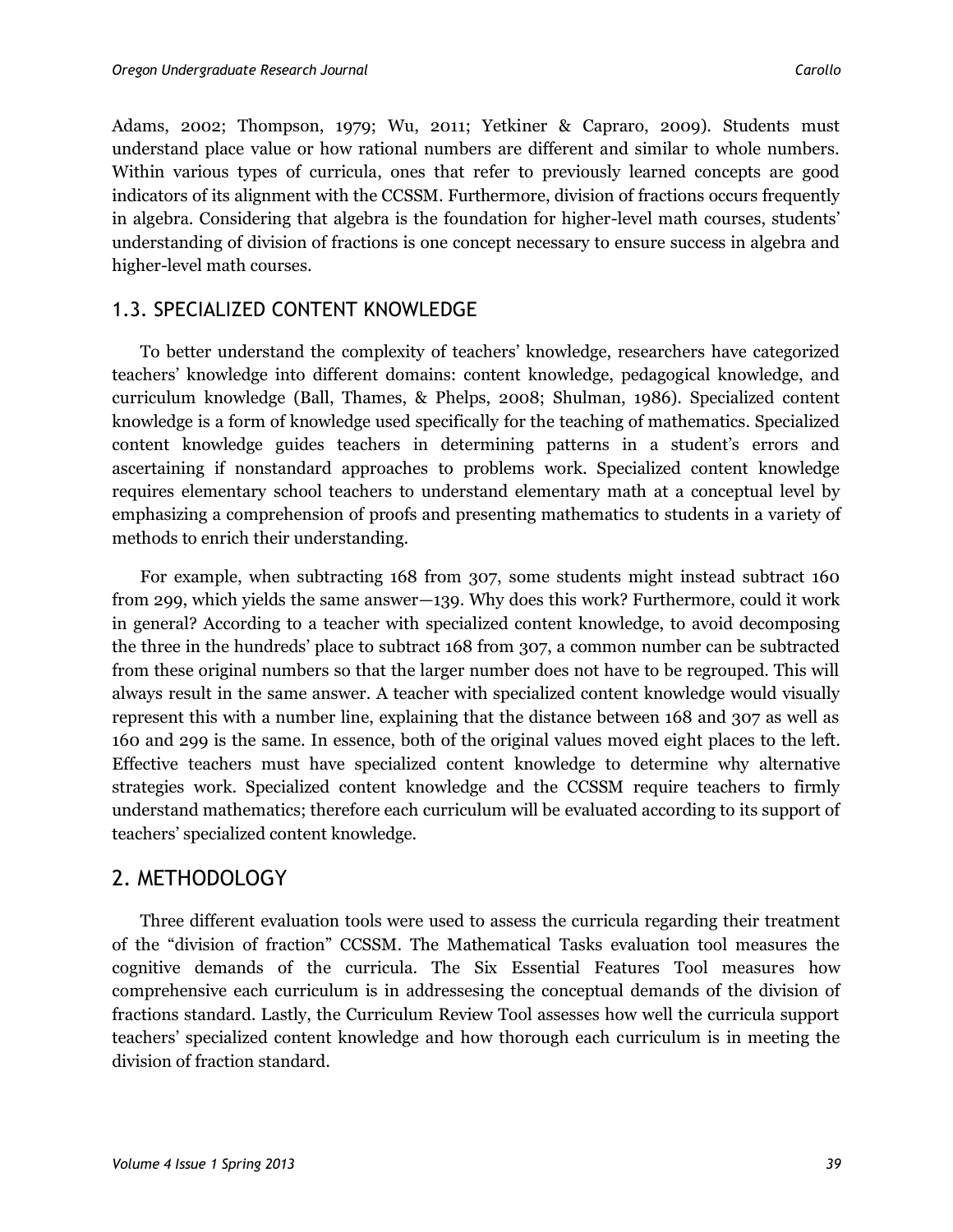## 2.1. THE COMMON CORE SIXTH GRADE DIVISION OF FRACTION STANDARD

The CCSSM division of fraction standard states that students should:

Interpret and compute quotients of fractions, and solve word problems involving division of fractions by fractions, e.g., by using visual fraction models and equations to represent the problem. *For example, create a story context for (2/3) ÷ (3/4) and use a visual fraction model to show the quotient; use the relationship between multiplication and division to explain that*  $\left(\frac{2}{3}\right) \div \left(\frac{3}{4}\right) = \frac{8}{9}$  *because*  $\frac{3}{4}$  *of 8/9 is 2/3. (In general, (a/b) ÷ (c/d) = ad/bc.)*

(National Governors, 2010, Grade 6 section Number System Standard 1, para. 1).

Most students are taught division of fractions using the invert and multiply method without conceptually understanding how to divide fractions (Siebert, 2002). Such students would not be able to reach the CCSSM described above, as it requires students to explain their answers. For all students to reach this CCSSM standard, teachers must understand commonly used algorithms and relationships to other mathematical topics. This directly demonstrates the need for specialized content knowledge to teach division of fractions (Ball, 1990; Tirosh, 2000; Yetkiner & Capraro, 2009). For the duration of my project, I refer to this division of fraction CCSSM standard as simply "the standard."

## 2.2. MATHEMATICAL TASKS

Mary Kay Stein and Margaret Smith investigated the professional development of teachers. Their Mathematical Tasks (1998) are used to examine the conceptual demands of current programs in relation to the CCSSM. Stein and Smith (1998) have identified four different types of tasks that they have divided into lower and higher-level demands, shown in Table 1.

Table from Stein & Smith (1998)

"Doing mathematics" is the highest-level demand where students conceptually understand a topic. At this level, students can be given a problem in non-standard form and correctly solve and explain the answer. A problem is classified under "procedures with connections" when algorithms are used and the problem asks for some form of explanation. These Mathematical Tasks measure the cognitive demands of problems in the three curricula indicating their ability to meet the standard.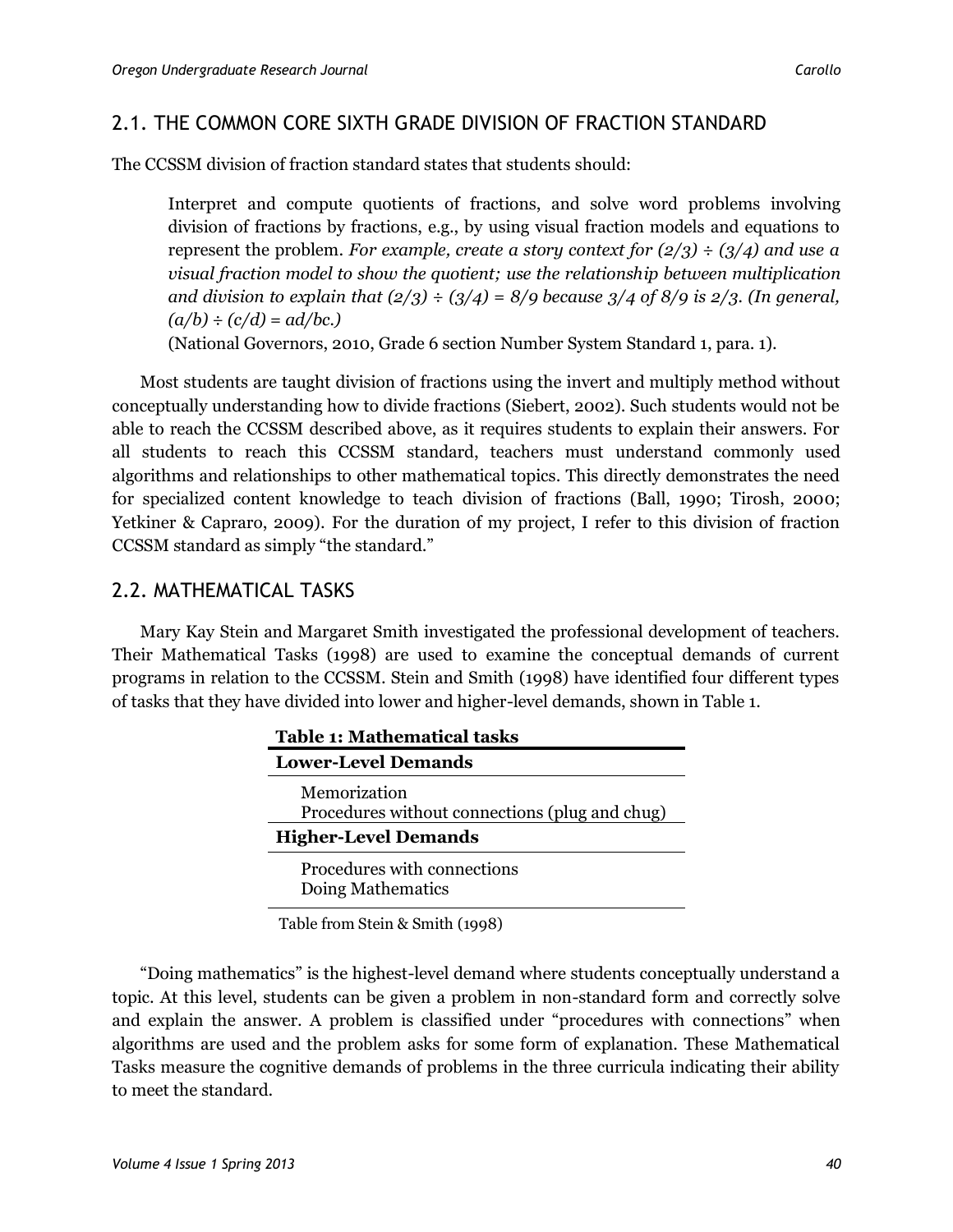# 2.3. THE SIX ESSENTIAL FEATURES TOOL

Research suggests that illustrating problems with pictures and representations, building off of students' existing knowledge, and creating real world problems are features that are the most helpful in teaching division of fractions conceptually (Philipp, n.d.; Sharp & Adams, 2002; Thompson, 1979; Wu, 2011; Yetkiner & Capraro, 2009). For example, since students are already familiar with repeated subtraction, multiplication, and equivalent fractions, these provide the building blocks and conceptual foundation to develop their understanding of division of fractions. The Six Essential Features Tool indicates the comprehensiveness in the programs' ability to address division of fractions. As the number of features incorporated into the curricula increases, the more comprehensive the curricula are at achieving a conceptual understanding of fractions. Table 2, below, creates a framework to evaluate the number of times each feature is referenced in each problem of the curricula. These features are not mutually exclusive as some problems may contain more than one feature.

| <b>Features</b>                          | Curriculum  |
|------------------------------------------|-------------|
| Repeated subtraction                     |             |
| <b>Equivalent fractions</b>              | X           |
| Multiplication                           | $\mathbf X$ |
| <b>Real World Problems</b>               | $\mathbf x$ |
| <b>Visual Representations</b>            | $\mathbf x$ |
| Concepts set up first, procedures second |             |
| Other                                    |             |
|                                          |             |

|  |  |  | Table 2: The Six Essential Features Tool [Sample Table] |
|--|--|--|---------------------------------------------------------|
|--|--|--|---------------------------------------------------------|

# 2.4. THE CURRICULUM REVIEW TOOL

Dr. Juliet Baxter, an associate professor in Education Studies at the University of Oregon, and Angie Ruzicka, a middle school science teacher in the Eugene 4J District, developed the Curriculum Review Tool. The Curriculum Review Tool was designed to help teachers assess mathematics curricula. It consists of yes or no questions regarding a curriculum's ability to: (a) develop mathematical ideas, (b) support effective instructional approaches, and (c) promote student thinking (Baxter & Ruzicka, 2008). This tool is used to indicate how complete each program is in meeting the standard and how supportive the curricula are of teachers' specialized content knowledge. Additional questions accompany Dr. Baxter and Ruzicka's Curriculum Review Tool to more broadly evaluate the division of fraction standard. Examples of these questions include: Are there story problems? Are there equations that represent division of fractions? Does the curriculum include common misconceptions that students have with division of fractions and how teachers can explain it? These questions provide detailed information regarding the programs' ability to reach the standard and evaluate curriculum features that support teachers' specialized content knowledge.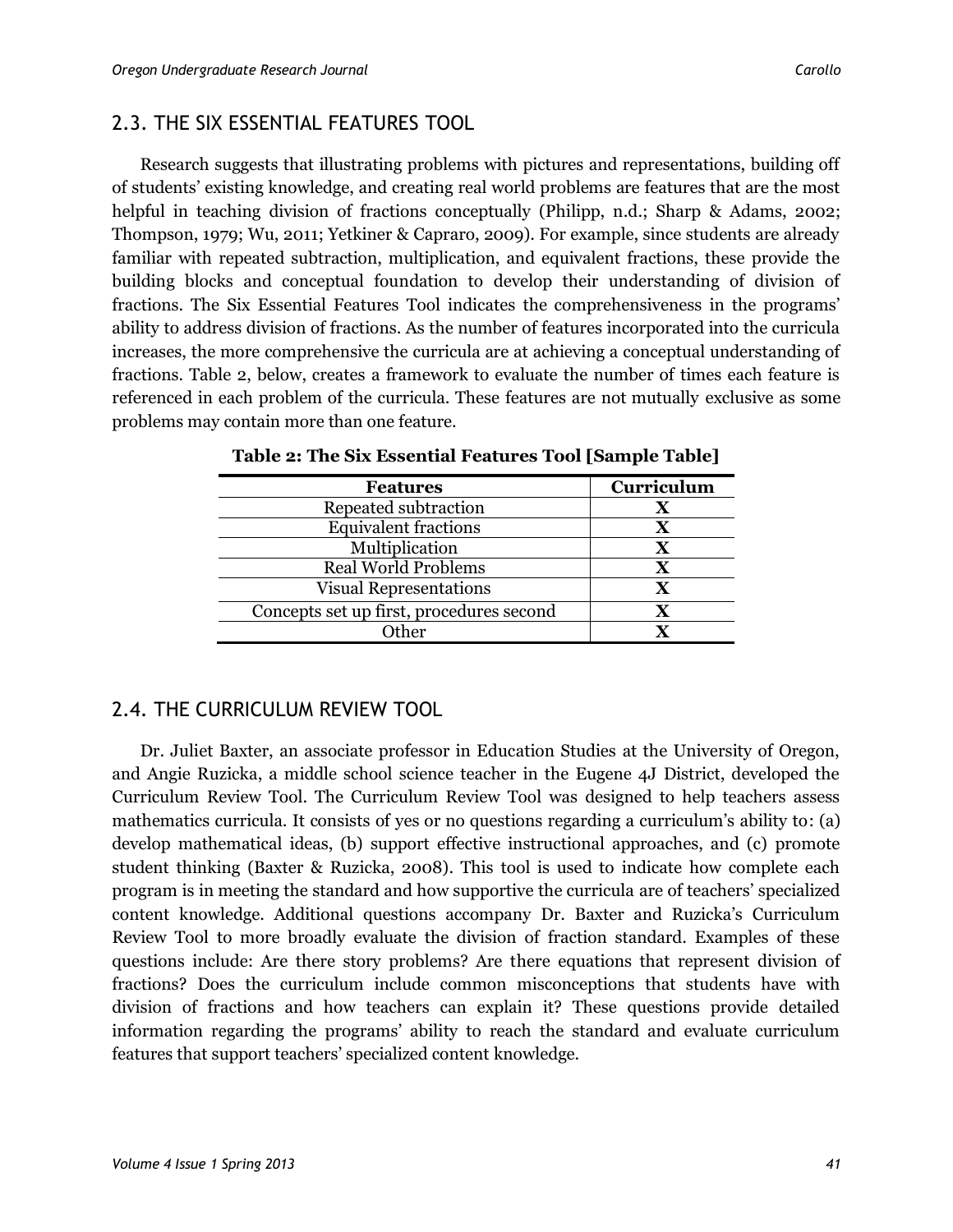Using these three modes of analysis provides both quantitative and qualitative data pertaining to how well the curricula match the standard and if each curriculum is supportive of teachers' specialized content knowledge. Evaluating teacher manuals with Stein and Smith's Mathematical Tasks helps measure the cognitive demands of problems from current curricula. Because higher-level thinking parallels specialized content knowledge, the Mathematical Tasks also highlights the specialized content knowledge required of teachers using the curriculum. The Six Essential Features Tool illustrates how comprehensive each program is at explaining division of fractions, therefore assessing how well the program aligns with the standard. Baxter and Ruzicka's Curriculum Review Tool provides specific information pertaining to each program's strengths and weaknesses in achieving the standard as well as evaluating the curricula's support of teachers' specialized content knowledge.

# 3. RESULTS

As previously discussed, the three evaluation tools were used to measure different areas of the three curricula including: cognitive demands, comprehensiveness, and support of teacher's specialized content knowledge. The findings from these tools are discussed in the following subsections.

## 3.1. MATHEMATICAL TASKS

Using Stein and Smith's Mathematical Tasks, problems from each curriculum were categorized into one of four cognitive domains: memorization, procedures without connections, procedures with connections, or doing mathematics. Sixty-three of the 82 problems from Singapore Math promote higher-level thinking, which equates to procedures with connections and doing mathematics. This curriculum asked students to draw corresponding pictures with their work or solve word problems. This contrasts with CK-12 where only four of the 84 problems reached higher-level demands, none of which are classified under the highest level, "doing mathematics." Concerning Prentice Hall, 28 of the 98 problems reached higher cognitive demands, but like CK-12, the majority of their problems fell under "procedures without connections" which refers to the standard invert and multiply algorithm. Singapore Math, in contrast, did not contain problems where the curricula required memorized procedures or tasks. Graph 1 (below) illustrates a clear distinction between Singapore Math's high cognitive demands and CK-12 and Prentice Hall's reliance on lower-level thinking. Also notable is Prentice Hall's problems in all four categories.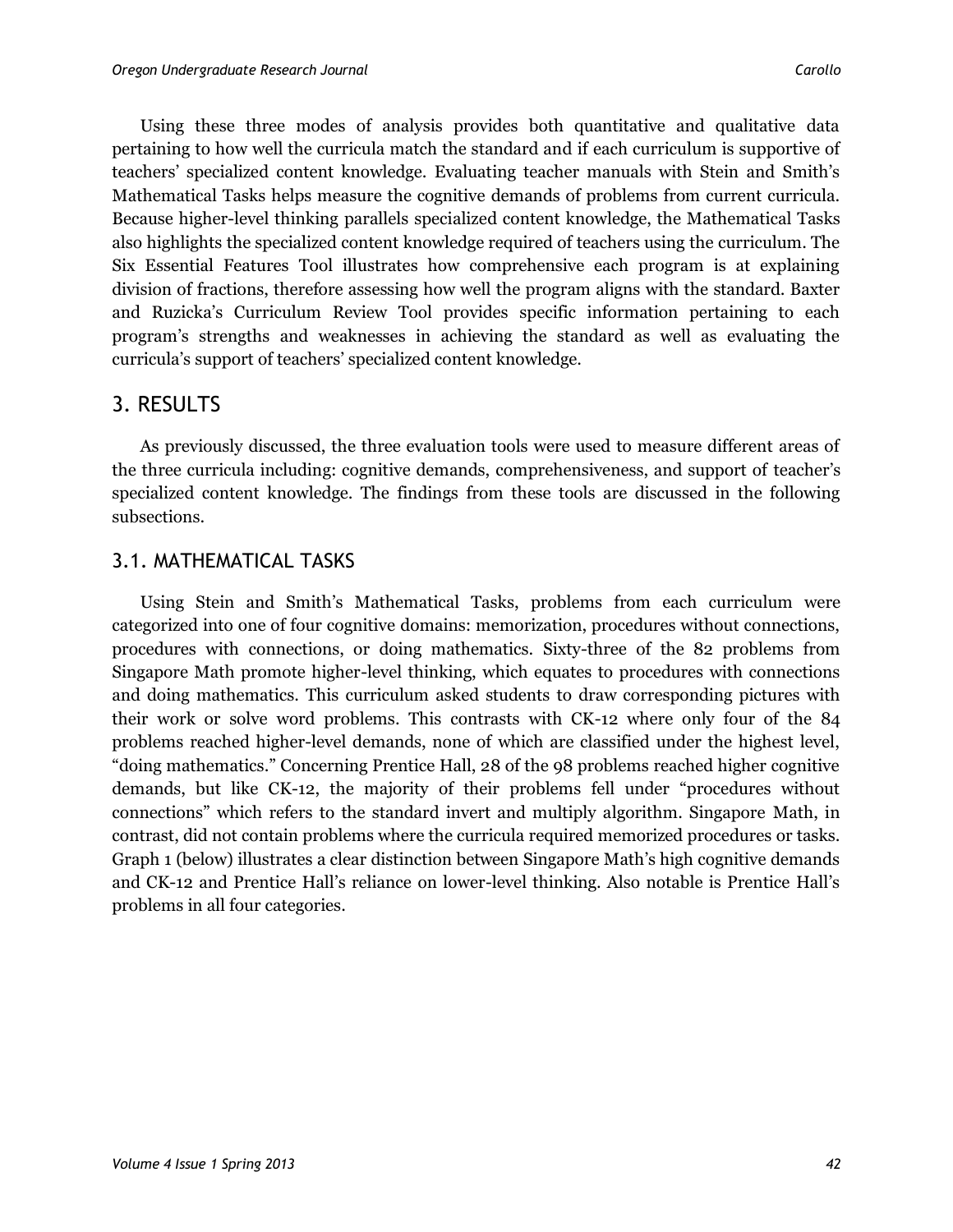

#### **Graph 1: Mathematical Tasks**

## 3.2. THE SIX ESSENTIAL FEATURES TOOL

The Six Essential Features Tool measures how comprehensive the curricula are in meeting the conceptual demands of the standard. Two features (repeated subtraction and equivalent fractions) were not found in the three curricula to help build students' conceptual understanding of fractions. The results are shown in the graph below:



#### **Graph 2: The Six Essential Features Tool**

Thirty-eight problems from Singapore Math were presented with visual representations, whereas ten problems from Prentice Hall and three problems from CK-12 had visual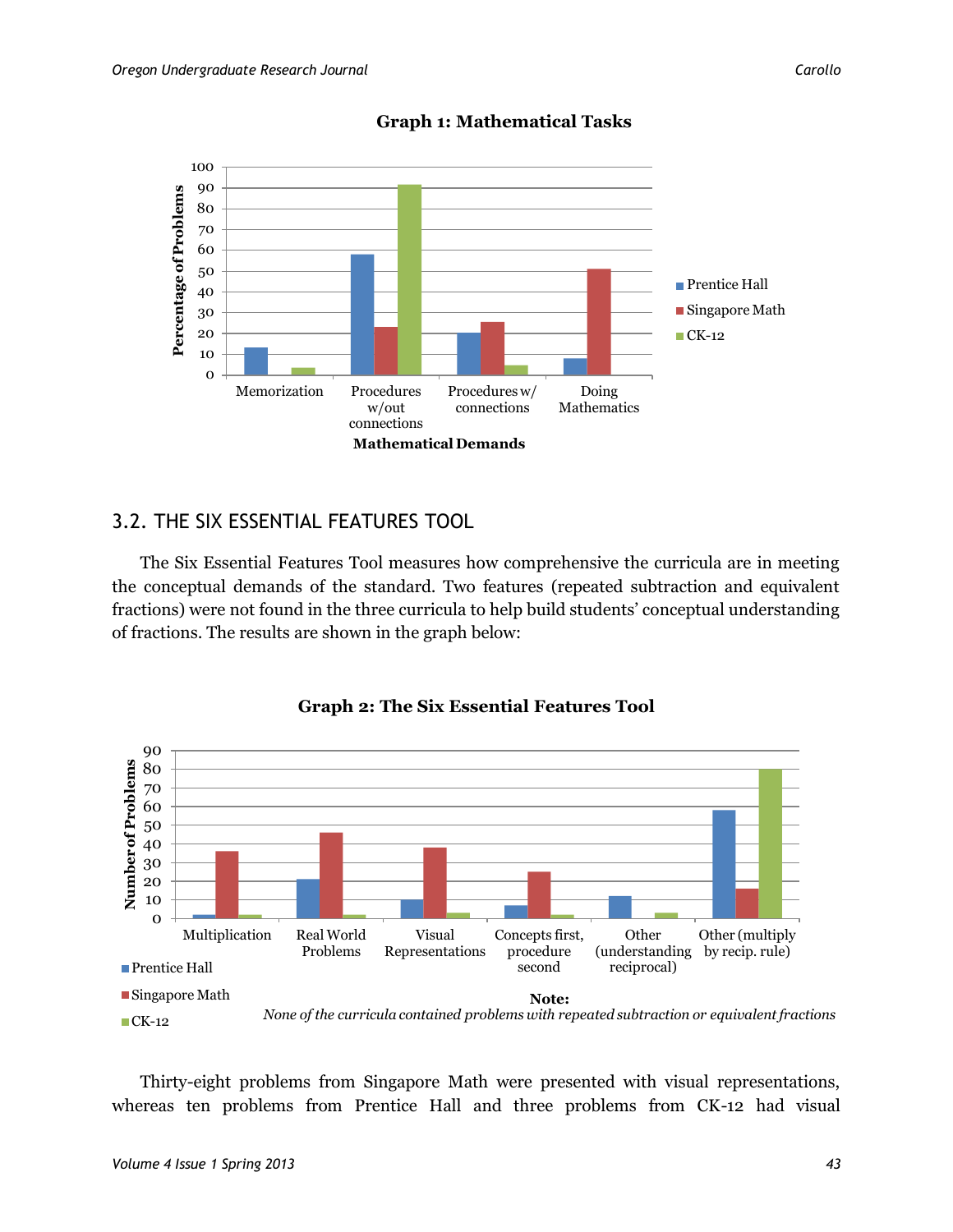representations. Furthermore, out of Singapore Math's 38 problems with visual representations, five of these asked students to use manipulatives, which provides further support for mathematical reasoning skills. Prentice Hall asked students to use manipulatives twice, but only one of the manipulatives was a part of the lesson plan. The other manipulative was offered as a side note to teachers.

Singapore Math outnumbered Prentice Hall and CK-12 in both categories of real world problems and multiplication. No problems from Singapore Math asked students to write the reciprocal of a fraction. Fifty-eight problems from Prentice Hall asked students to divide fractions using the multiply by reciprocal rule, whereas 80 problems from CK-12, and 16 problems from Singapore Math required this method. Not all of these features are mutually exclusive, and therefore overlap of problems did occur between these features during analysis. Singapore Math had the most overlapping features whereas CK-12 had the least.

#### 3.3. THE CURRICULUM REVIEW TOOL

Baxter and Ruzicka's Curriculum Review Tool measured how comprehensively each curriculum meets the standard and how supportive the curricula are of teachers' specialized content knowledge. The individual curriculum elements have been analyzed for completeness and are shown in the graph below:



#### **Graph 3: The Curriculum Review Tool**

Pertaining to math content, all three programs allow students to interpret and solve division problems, division story problems, and use visual fraction models to explain quotients. Although CK-12 qualifies in the story problem category, there were only two story problems presented, which were completed for the students. Singapore Math was the only curricula with a majority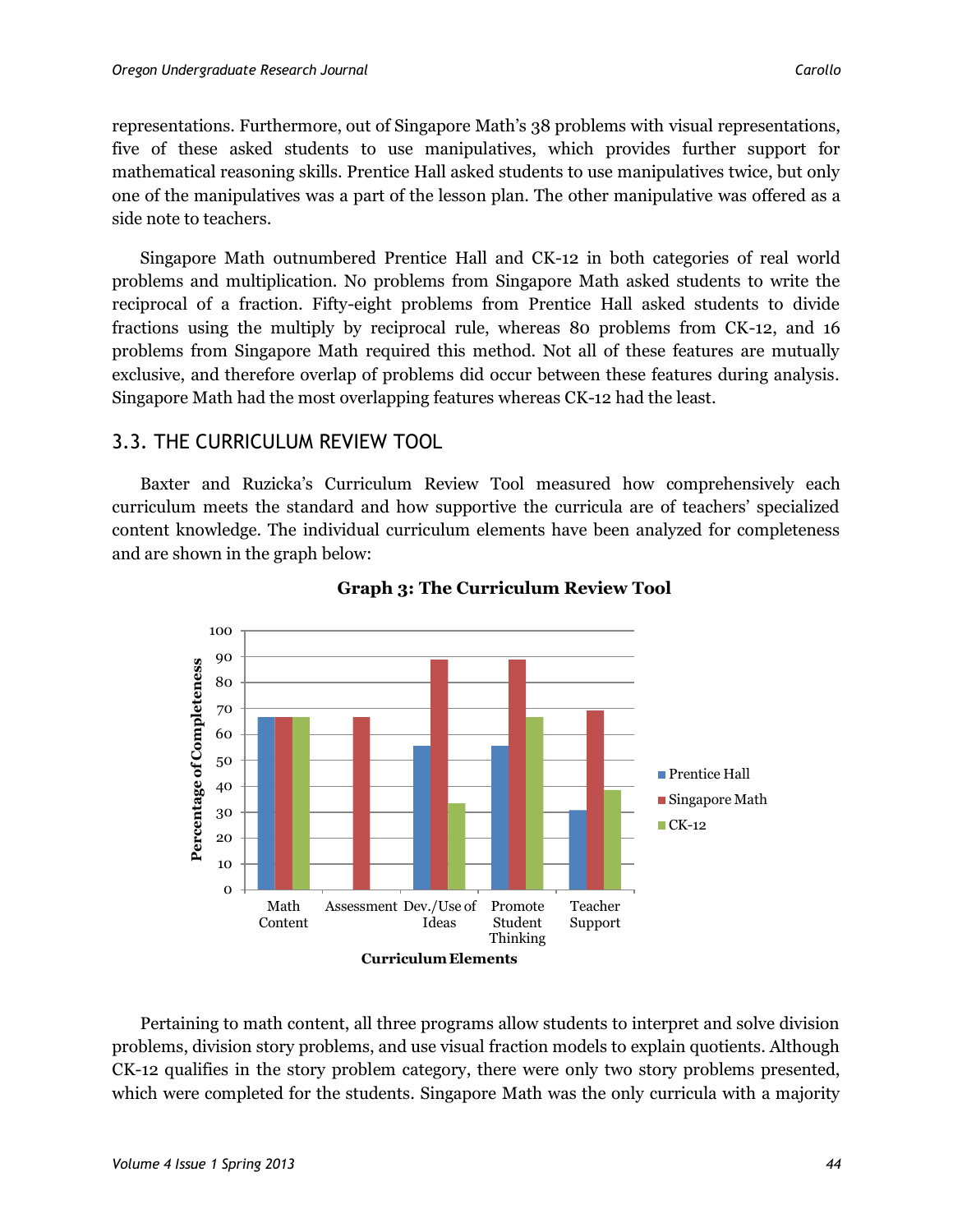of problems that required students to make the connection between multiplication and division with fractions. CK-12 partially completed this category, but its main focus, as Prentice Hall's, was using the invert and multiply rule to solve division of fractions. None of the curricula had students use variables to find unknowns in division problems, and only Prentice Hall asked students to create their own story problem.

The assessment tasks for Prentice Hall and CK-12 provide a trivial way out for students to solve division of fraction problems by using the invert and multiple algorithm. Singapore Math does not heavily rely on this algorithm and therefore its application of ideas is closer to achieving the CCSSM. Out of the three curricula, only Singapore Math provides alternative solutions and advice for teachers to solve a particular division problem for students.

Concerning the development and use of mathematical ideas, Prentice Hall and CK-12 introduce the term "reciprocal" in preparation for teaching the invert and multiply rule. Singapore Math only refers to this word once. The majority of Prentice Hall's and CK-12's problems only ask students to solve division of fractions without a conceptual understanding. Furthermore, CK-12 does not contain word problems for students to solve independently. Although each curriculum does allow students to explain quotients via pictures, only three problems from Prentice Hall and two from CK-12 asked for this demonstration.

For the ability to promote student thinking about mathematics, Singapore Math references previously learned concepts when introducing division of fraction, reminding students of what it means to divide whole numbers. Prentice Hall does not reference any previously learned concept and CK-12 touches on the idea that multiplication is the inverse of division, but does not apply that relationship later to division of fractions. None of the curricula allow students to write about or reflect upon newly learned concepts.

The last domain of evaluation concerned the curricula's support of teachers and teachers' SCK. The three curricula support teachers' understanding of division of fractions, but Prentice Hall and CK-12 only accomplish this at a procedural level. Although each curriculum supports teachers to create a classroom environment that encourages students to make sense of mathematical ideas, CK-12 and Prentice Hall promote this using problems that require lower cognitive demands. None of the programs encourage teachers to promote student questioning during the lesson of division of fractions or address students' common misconceptions regarding division of fractions. None of the three curricula provide examples of students' work.

As Graph 1 and Graph 2 illustrate, there is a direct correlation between overlapping mathematical features and problems that require higher-level thinking. Simultaneously, Graph 1 and Graph 2 illustrate that a curriculum with a more equal distribution of the Six Essential Features correlates to higher-level thinking. This is associated with a more complete curriculum as seen by Graph 3.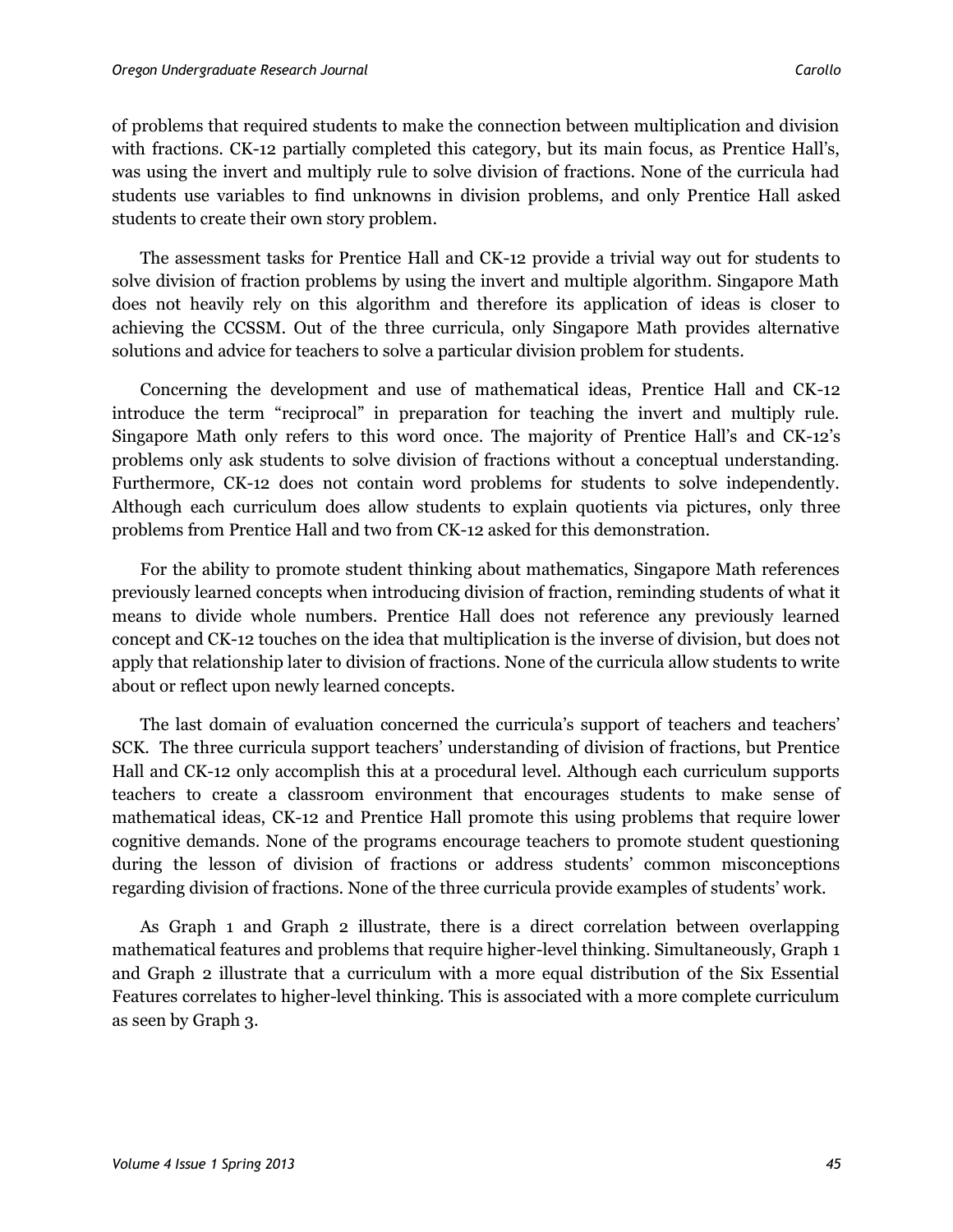## 4. DISCUSSION

The application of the evaluation tools on the collected data, suggest that a reliance on typically used algorithms hinders conceptual understanding of mathematics and teachers' SCK. This will make it more difficult to reach and implement the standard. The following subsections provide a more detailed analysis of the results of the study.

# 4.1. MATHEMATICAL TASKS

The results from Stein and Smith's evaluation tool indicate that Singapore Math is most closely matched to the standard because 76.8% of its problems reached higher-level demands. Only 28.6% of Prentice Hall's and 4.8% of CK-12's problems address higher-level demands. This clear distinction highlights that the implementation of the standard will be difficult for teachers relying on CK-12 and Prentice Hall, because these curricula involve primarily lower-level thinking. The CCSSM stresses conceptual thinking which CK-12 and Prentice Hall together do not even accomplish 50% of the time according to Stein and Smith's evaluation tool. However, Prentice Hall's numbers in all four categories reflect a more versatile curriculum, as it demands both higher and lower-level mathematical thinking in comparison to Singapore Math and CK-12. This versatility will appeal to different types of learners. However, the CCSSM is more concerned with higher-level thinking, and therefore, by examining Graph 1, it is clear how the cognitive demands of the standard are most closely reached by Singapore Math.

# 4.2. THE SIX ESSENTIAL FEATURES TOOL

The results from the Six Essential Features Tool show that the evaluated curricula did not refer to one third of the desired features. Researchers have deemed that these six features are essential to teach division of fractions conceptually (Philipp, n.d.; Sharp & Adams, 2002; Thompson, 1979; Wu, 2011; Yetkiner & Capraro, 2009). Without these features, the lesson plans for division of fractions are significantly less comprehensive. Therefore, it will be harder for teachers to make use of the CCSSM's framework for introducing equivalent fractions prior to division of fractions if teachers are using these curricula.

The features listed in Table 2 are not mutually exclusive; overlap between features occurred. Singapore Math had 79 overlapping features compared to Prentice Hall with 12 and CK-12 with eight. A typical problem from Singapore Math will demand more from a student because overlapping features require higher-level thinking. Therefore, Singapore Math coincides with the standard to a better extent then the other two curricula because conceptual understanding requires higher-level thinking.

Where Prentice Hall is more versatile by incorporating both higher and lower-level thinking, Singapore Math is more versatile because it incorporates a wider variety of problems. This allows Singapore Math to place greater conceptual demands on the learner. As Graph 2 presents, CK-12 and Prentice Hall make the majority of references to the traditional algorithm when presenting division of fractions. Prentice Hall suggests to teachers that, "Students might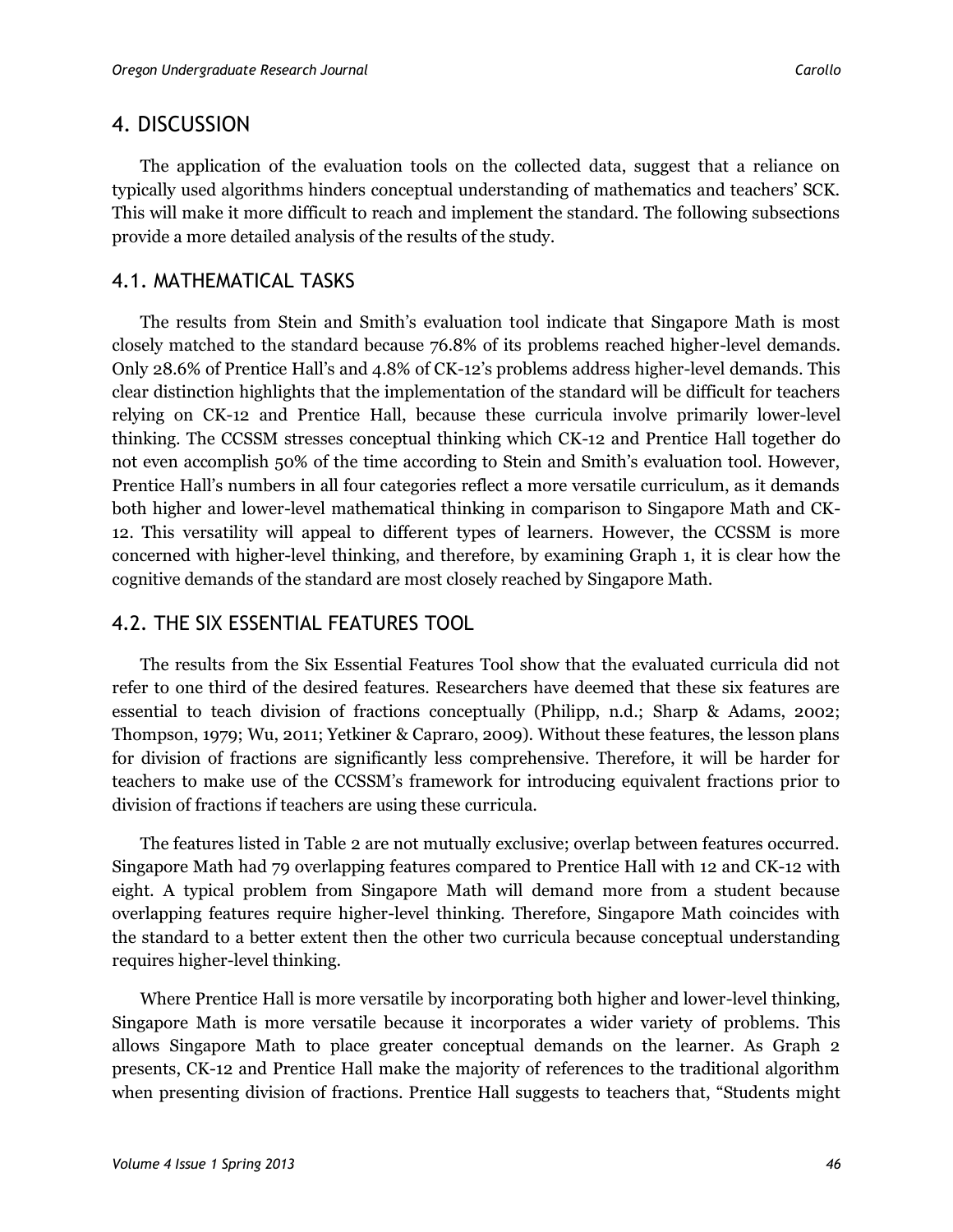find it helpful to recite 'invert the second fraction and multiply' procedure softly as they work" (Charles, 2008). Relying this heavily on the multiply by reciprocal algorithm discourages conceptually thinking of mathematics and teachers' SCK due to the emphasis of the common algorithm. Singapore Math does not ask students to write reciprocals, indicating that the curriculum's emphasis is not teaching common algorithm.

Pertaining to the multiplication feature, Singapore Math encourages thinking of division in two different ways. For example,  $(1/2) \div (1/4)$  is presented to teachers as, "How many  $1/4$ 's are there in 1/2?" or "1/2 is 1/4 of what?" with corresponding pictures and explanations (Singapore Math, 2006, p.4). Prentice Hall and CK-12 do not provide different solving methods for a particular problem, which perpetuates the idea that there is only one correct way to solve mathematic problems. This will make it difficult to achieve the standard, as it requires students to understand fraction division problems in a multitude of ways.

Singapore Math encourages teachers to have students justify their answers to problems. These suggestions emphasize the importance of student thinking and processing rather than just obtaining the correct answer. This is quantitatively supported by the "concepts first, procedures second" feature. Both Prentice Hall and CK-12 provide numbered steps for students to follow the common algorithm, which does not support student thinking and processing of a problem. This presentation of division of fractions makes math monotonous and procedural, rather than logical and versatile. Problems that encourage conceptual understanding are not frequently embedded in CK-12 and Prentice Hall. For example, Prentice Hall's conceptual demands of division of fractions are most commonly found in small print to the side or at the bottom of pages.

From the Six Essential Features Tool, Prentice Hall's biggest strength is its inclusion of real world problems. However, Prentice Hall does not support teachers properly in helping students solve these problems. In contrast, Singapore Math encourages teachers to use visuals and diagrams to apply the concept of division of fractions to real world problems, whereas Prentice Hall spends 71.4% of its curriculum focusing on lower-level demands. Prentice Hall does not prepare students well to solve real world problems considering that most problems can be solved procedurally. This leaves teachers with little help to guide student thinking when approaching such problems. CK-12 only includes two real world problems that are already completed for students, whereas Prentice Hall at least provides students an opportunity to solve such problems. However, CK-12 has the technological advantage to make revisions easier and better meet this feature. For now, teachers using Singapore Math will have less difficulty implementing the standard.

#### 4.3. THE CURRICULUM REVIEW TOOL

The results from the Curriculum Review Tool indicate the completeness of each curriculum to meet the standard and the curricula's ability to support teachers' SCK. Singapore Math, Prentice Hall, and CK-12 complete the standard's lower-level demands but miss the standard's requirements for higher-level demands. This will make it harder for teachers who use these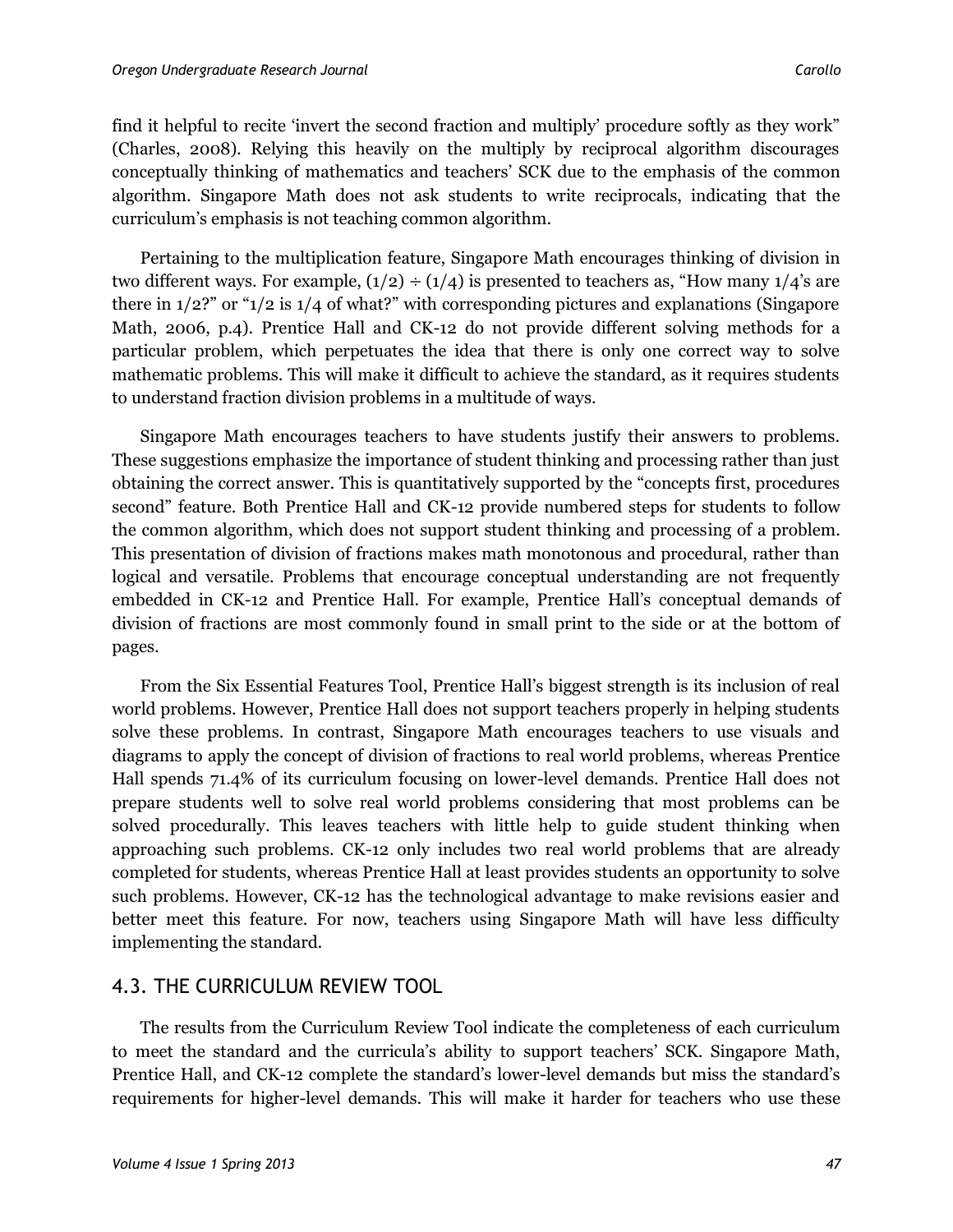curricula to implement the standard. For example, all three curricula have students interpret and solve division problems through some form of visual fraction models to understand problems, but the curricula's completeness diverge when discussing the relationship between division and multiplication as well as creating story problems. Where Prentice Hall provides opportunities for students to be creative by asking them to create their own story problem, Singapore Math and CK-12 succeed by relating division and multiplication. Prentice Hall and CK-12 succeed in introducing improper fractions while Singapore Math does not. In fact, the math content for each curriculum is not complete and this lack of completeness leads to less coherency and diminishes a student's conceptual understanding of division of fractions.

The Curriculum Review Tool further illustrates how the different structures of the curricula shape the development and use of mathematical ideas. For Prentice Hall and CK-12, problems introduced by the teacher were in the same style as problems to be completed independently by the student. This makes the common algorithm a necessity and diminishes the need for conceptual thinking. Although ten problems from Singapore Math were partially completed for students, hindering their independent thinking, 72 of the problems were not, which required students to conceptualize the problems independently. Therefore, division of fractions is better conceptually developed by Singapore Math than the other two curricula.

The three curricula do not provide students with the opportunity to write or reflect upon their understanding of division of fractions. This hinders the ability for each curriculum to promote students' thinking about mathematics. The inability of Prentice Hall and CK-12 to highlight the relationship between multiplication and division diminishes the opportunities for students to think about mathematics in familiar terms. This is confirmed by the results illustrated from Graph 2, which precisely indicates that Prentice Hall and CK-12 did not often refer to previously learned mathematical concepts.

The Curriculum Review Tool also highlights discrepancies between each curricula's ability to support teachers. Samples of students' work or responses are not provided to teachers in any of the evaluated curricula. This limits teachers' abilities to prepare for teaching division of fractions and does not support the development of their SCK. Singapore Math advises teachers to present "...division of fractions through the use of diagrams so that they [students] can apply principles to word problems, rather than simply memorizing 'invert and multiply'" (2006, p. 5). The Singapore Math curriculum is able to better support teachers than Prentice Hall and CK-12 due to its greater emphasis on conceptual thinking.

From the teachers' support domain, CK-12 and Prentice Hall do not encourage teaching division of fractions from a conceptual point unlike Singapore Math. This perpetuates the view of mathematics as a set of rules to follow rather than a logically solvable subject. This will make it more difficult for the two curricula to achieve the standard.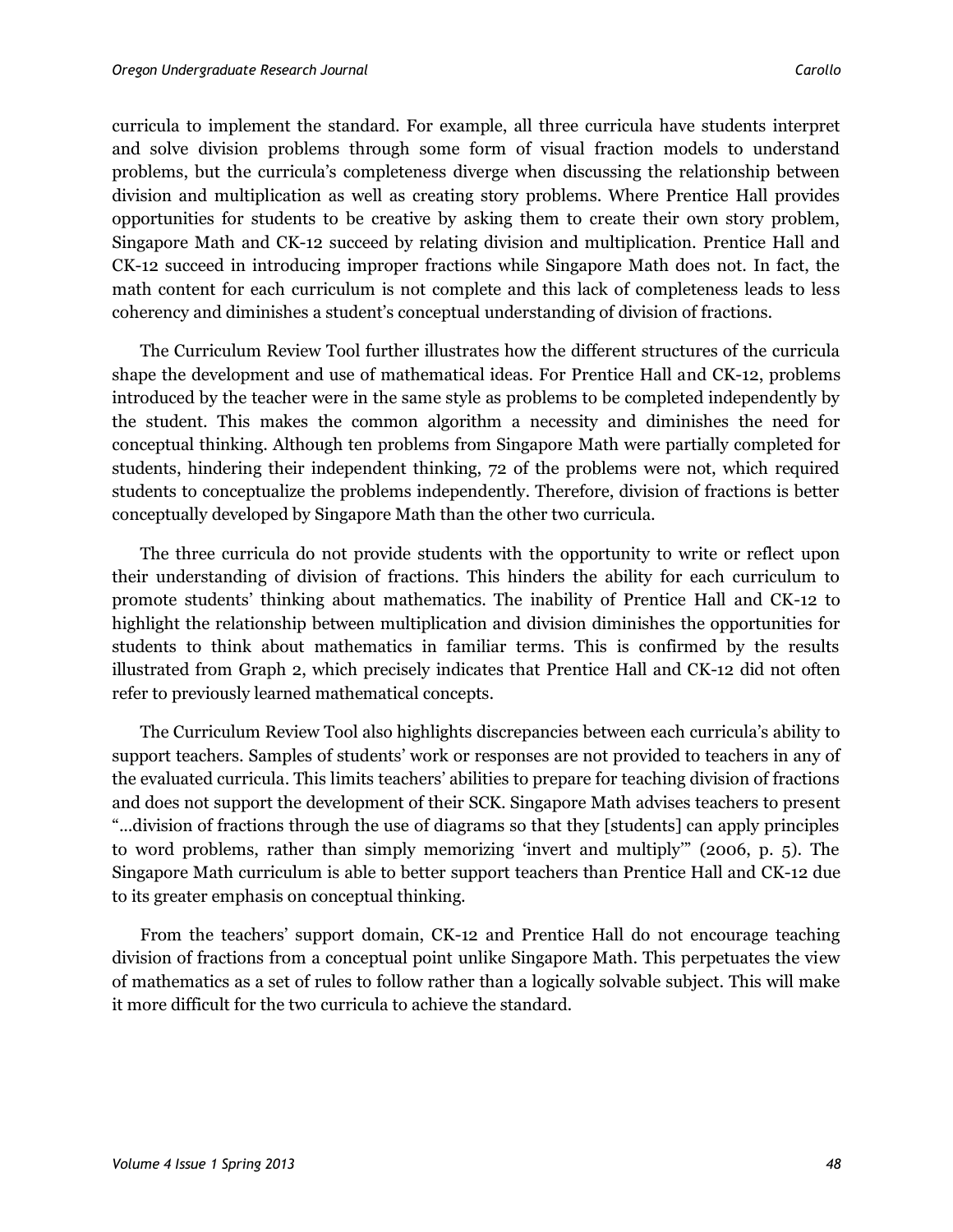#### 4.4. LIMITATIONS

Although the three evaluation tools help elucidate where current curricula stand in comparison to the CCSSM, limitations with this study exist. This study has examined the treatment of only one mathematical concept in each curriculum. Examining one mathematical concept is surely not a comprehensive evaluation of the CCSSM as a whole. The results from the evaluation tools provide one snapshot to answer the questions of how well current curricula match the CCSSM and how well current curricula aid teachers' implementation of the new standards. Curricula alone cannot fully answer this question. Teachers' pedagogical practices, students themselves, and how problems are solved by students are all variables which contribute to answering the research questions: how well do current curricula match the CCSSM, specifically regarding division of fractions, and how supportive is curricula of teachers' SCK? Furthermore, other materials besides curricula, such as supplemental worksheets, can be used by teachers and studentswhich were not evaluated in this study. Case studies about teachers' knowledge and use of the curricula are needed. Case studies are needed to determine how students solve division of fractions when exposed to these curricula. Such analyses would provide more comprehensive results.

Limitations arise within the Six Essential Features Tool, which provide six features that are not mutually exclusive. Some problems were counted in two or more categories due to overlapping features. This hinders the ability to interpret the calculated values as percentages and inhibits a comprehensive comparison of the three curricula. This might affect the validity of the findings, because one problem that may have contained the feature of multiplying by the reciprocal, discouraged by the CCSSM, might have also contained the visual representation feature, encouraged by the CCSSM. Although overlapping features help illustrate the level of intensity for each problem, the intensity can vary depending on the number of features overlapped, leading to ambiguity.

A future study could quantify students' conceptual understanding of division of fractions when exposed to only certain features as listed in Table 2. This would provide information as to which features are most important in the conceptually understanding of division of fractions. Assuming that each feature is equally valued, these programs are one third incomplete to conceptually teach division of fractions.

Concerning the Curriculum Review Tool, 40 equally weighted categories were assessed and evaluated by percentages. The category assessing the curricula's ability to welcome student curiosity might be weighted less than the categories assessing the curricula's ability to match the standard. For this project, the categories were allocated the same percentage points. Further research investigating the importance of each category would make the results more helpful.

To decide if the CCSSM are the optimal standards to teach to is beyond the scope of this project. However, standards like the CCSSM, which emphasize clarity, focus, coherency and rigor can only help students' mathematical thinking and help solve the math challenge. The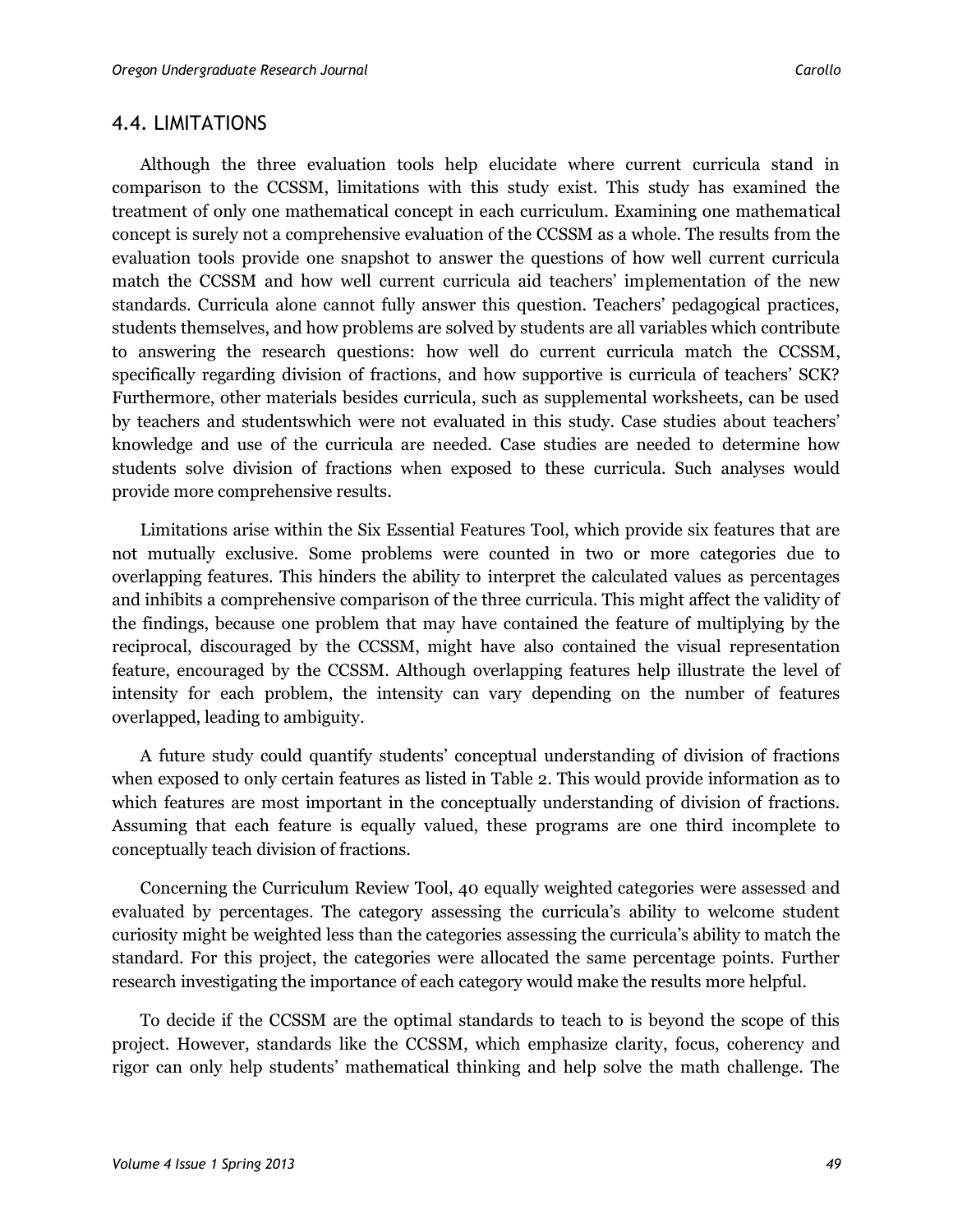CCSSM may or may not be the "best" standard (which further research should investigate), but because it has been so widely adopted; it is the natural point for comparing curricula.

# 5. CONCLUSION

As this study shows, Singapore Math is more closely matched to the standard than Prentice Hall, and Prentice Hall more closely aligns with the standard than CK-12. From the analysis, my prediction holds true that Singapore Math more closely meets the standard. However, this is not a case of "winners" and "losers." Each curriculum has important qualities, which support the implementation of the standard and should be incorporated in new resource tools to teach division of fractions conceptually. This includes Singapore Math's conceptual emphasis of mathematics by incorporating multiple mathematical features in its problems, Prentice Halls' inclusion of real world problems which encourages higher-level thinking, and CK-12's ease of making revisions to reach the standard. However, CK-12's and Prentice Hall's overreliance on the invert and multiply algorithm is problematic, as it diminishes students' conceptual understanding and teachers' SCK for division of fractions.

Guidelines that encourage teachers to bypass conceptual understanding for quick, memorized rules can have devastating effects. These guidelines encourage teachers to think of mathematics as a set of procedures rather than a coherent, logical, and understandable subject. Curricula, which emphasize procedural thinking, have greater potential to diminish teachers' SCK. Therefore, students may not be provided with the knowledge needed for a firm understanding of mathematics and will have difficulty reaching the objectives of the CCSSM. To meet the standard, and the CCSSM as a whole, curricula must incorporate problems that scaffold students' thinking and allow them to solve higher-level tasks. The curricula must also support teachers' SCK so that students can reach their optimal learning capacities.

The objectives of the CCSSM will improve U.S. mathematic education and help solve the U.S. challenge in mathematics. If all U.S. schools adopt the CCSSM and teach to these standards, students will develop better critical thinking skills, and understand the importance of asking questions, such as exploring why algorithms work. Furthermore, they would understand the coherency of mathematics. Equally important, such cognitive processes that the CCSSM stresses is applicable to other fields of study such as science and history. Students will not just accept presented facts, but question and investigate them. In doing so, the CCSS helps students become actively engaged with the material making their education more meaningful, pertinent, and exploratory.

Curricula, which fail to meet the standard and support procedural methods, only perpetuate the belief that mathematics is simply a subject of random rules. The beauty of arriving at an answer in multiple ways, the coherency of the subject, and the reward of persevering becomes fogged. Mathematics, as well as other subjects, becomes bland and meaningless when standards and curricula only require students to memorize facts and procedures.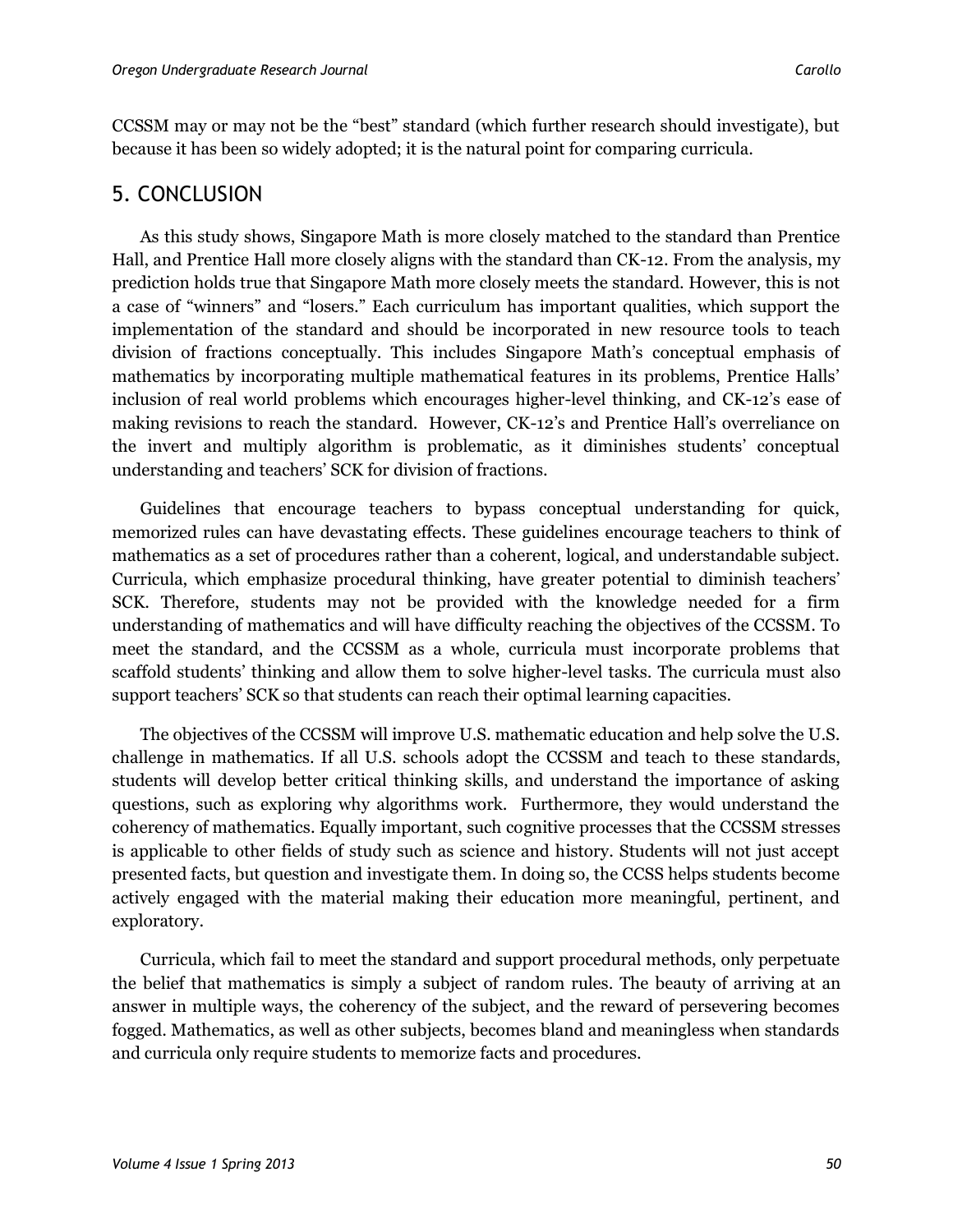Determining the quality of mathematics education cannot solely rely on standards themselves. Teachers' SCK, curricula, and funding of schools are few of many variables that can affect the quality of mathematics. However, the CCSSM are a step in the right direction regarding the U.S. math challenge. If the standards are met, they will help solve the math challenge because they require students and teachers to draw connections between already understood concepts. Overall, this reinforces their previous mathematical knowledge and problem solving skills.

Similarly, other areas of new development must be implemented to help solve the math challenge and ensure students' conceptualization of the standard. This includes assessment and teacher development programs. Assessments play a significant role in what is taught in the classroom. Therefore, problems on assessments must ask higher-level questions and not provide a trivial way out for students to solve the problem. Adherence to the standard through curricula and assessments cannot solve the math challenge alone. Teachers' knowledge of mathematics must be proficient to ensure students are taught mathematics clearly and logically. Teacher development and training programs must exist early on, where prospective teachers begin thinking of pedagogical practices of mathematics. Such collaboration must then continue as they begin teaching, whereby together teachers create mathematical lessons and discuss teaching strategies to use in the classroom.

Adopting and teaching to the standard is necessary to provide the foundation for students' success in algebra and other higher-level math courses. Higher-level thinking curricula will help ensure this foundation is laid properly. The CCSSM will help reconstruct mathematics education and solve the math challenge because the objectives develop students' problem solving skills, rather than encouraging the use of procedures and algorithms. Repetitive and procedural methods inhibit the ability to solve harder problems. Additionally, the cognitive thought processes that the CCSSM stresses help change the perception that education is bland. The discourse of education should not debate whether or not new objectives or standards should be implemented. The discourse should concern how educators can aid their students in reaching higher-levels of thinking. After all, student learning is the greatest goal for educators. In the words of John Dewey, a major leader of progressive education: If only all instructors realized "that the quality of mental process, not the production of correct answers, is the measure of educative growth."

#### ACKNOWLEDGEMENTS

I would like to thank my advisor, Dr. Juliet Baxter, for her constant guidance, valuable time, and expertise that has propelled my study forward. I would also like to thank Brenton MacDonald, George Carollo, and Chelsea Arsenault for their dedication and effort to help finalize this project.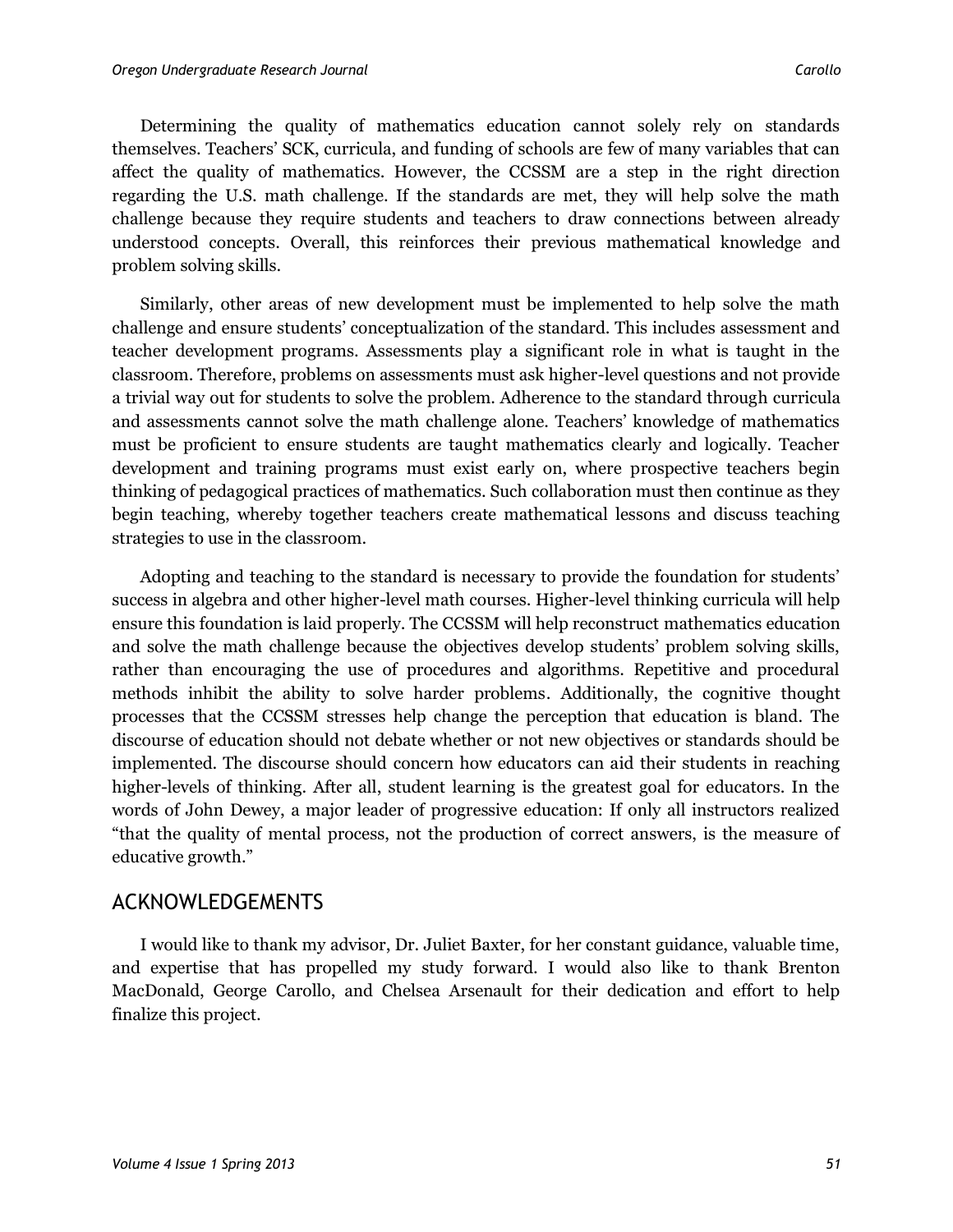### **REFERENCES**

- Ball, D. L. (1990). The Mathematical Understandings That Prospective Teachers Bring to Teacher Education. *Elementary School Journal, 90*(4), 449–466.
- Ball, D. L., Thames, M. H., & Phelps, G. (2008). Content Knowledge for Teaching: What Makes it Special? *Journal of Teacher Education, 59*, 389-407.
- Baxter, J., & Ruzicka, A. (2008). Curriculum Review Tool.
- Charles, R.I. (2008). *Prentice Hall Mathematics: Course 1*. Upper Saddle River, NJ: Pearson Prentice Hall.
- Coleman, J. (1966). *Equality of educational opportunity: Executive summary*. Washington, DC: Department of Health, Education, and Welfare.
- Gardner, D.P., Larsen, Y.W., Baker, W.O., Campbell, A., Crosby, E. A., Foster, C. A., Wallace, R. (1983). *A Nation at Risk: The Imperative for Educational Reform.* Washington, D.C.: U.S. Department of Education.
- Ginsburg, A., Leinwand, S., Anstrom, T., Pollock, E. (2005). *What the Unites States Can Learn From Singapore's World-Class Mathematics System (and what Singapore can learn from the United States): An Exploratory Study.* Washington, DC: American Institutes for Research.
- Greenberg, D., & Kershaw, J. (2012a, October). Dividing Fractions. In *CK-12 Middle School Math Multiplication and Division of Fractions* (Chapter 7.4). Retrieved from http://www.ck12.org/user%3AbGVhbm5hYzVAeWFob28uY29t/book/7.4-Dividingfractions/r1/section/1.0/Dividing-Fractions/
- Greenberg, D., & Kershaw, J. (2012b, October). Dividing Mixed Numbers. In *CK-12 Middle School Math Multiplication and Division of Fractions* (Chapter 7.5). Retrieved from http://www.ck12.org/user%3AbGVhbm5hYzVAeWFob28uY29t/book/7.5-Dividing- mixednumbers/r1/section/1.0/Dividing-Mixed-Numbers/
- Grossman, P., & Thompson C. (2008). Learning from curriculum materials: Scaffolds for new teachers? *Teaching and Teacher Education, 24,* 2015-2026.
- Hill, H. C., Rowan, B., & Ball, D. L. (2005). Effects of teachers' mathematical knowledge for teaching on student achievement. *American Education Research Journal, 42*, 371-406.
- Klein, J.I., Rice, C., Levy, J. (2012). U.S. Education Reform and National Security. *Council on Foreign Relations.* Independent Task Force Report No. 68.
- Ma, L. (1999). *Knowing and Teaching Elementary Mathematics: Teachers' Understanding of Fundamental Mathematics in China and the United States.* New York: Routledge.
- National Center for Education Statistics. (2011a). Trends in International Mathematics and Science Study. Retrieved from<http://nces.ed.gov/timss/>
- National Center for Education Statistics. (2011b). Program for International Student Assessment. Retrieved fro[m http://nces.ed.gov/surveys/pisa/index.asp](http://nces.ed.gov/surveys/pisa/index.asp)
- National Governors Association Center for Best Practices, Council of Chief State School Officers. (2010). *The Common Core State Standards for Mathematics.* Washington D.C.: National Governors Association Center for Best Practices, Council of Chief State School Officers.